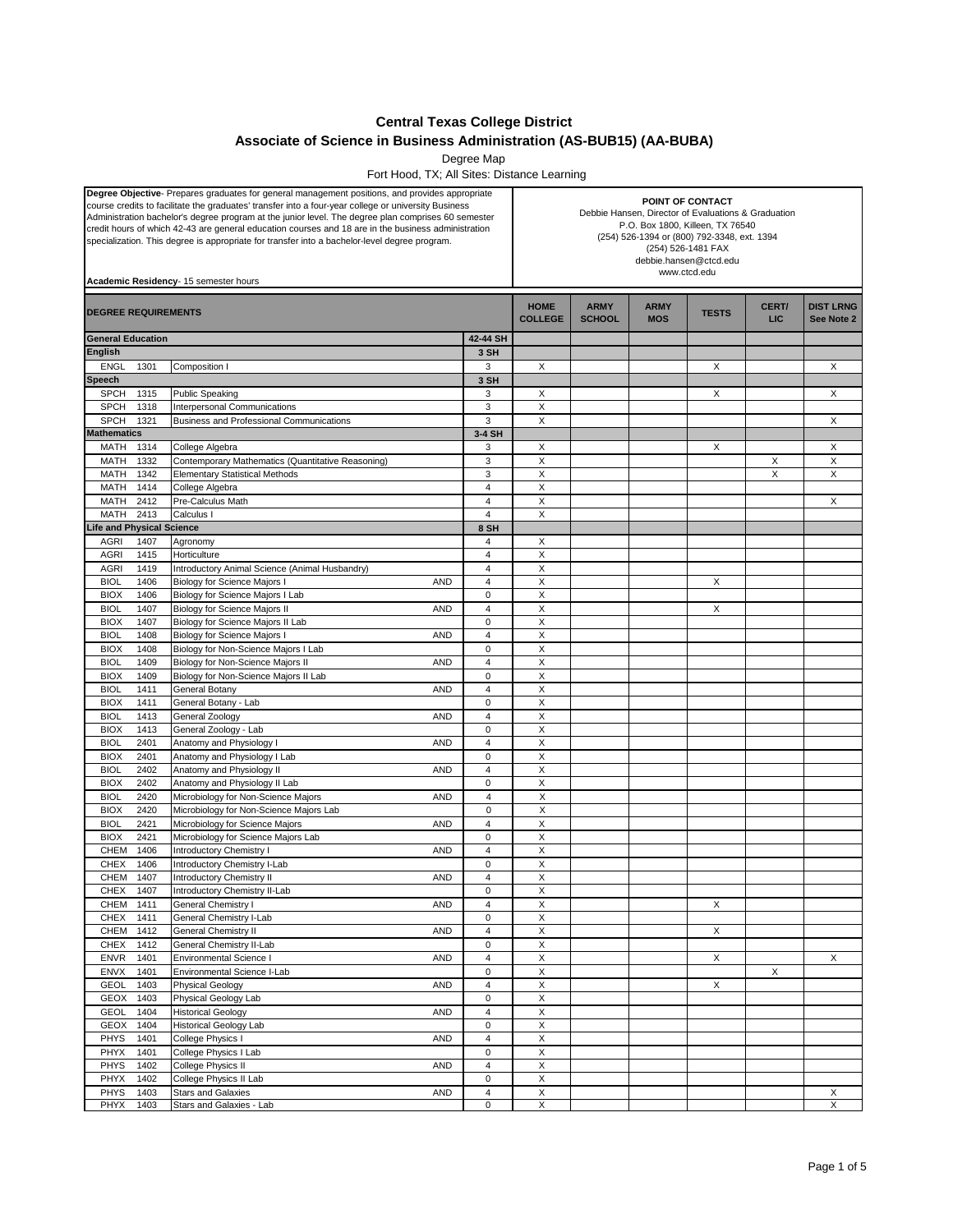| <b>PHYS</b><br>1404                        | Solar System<br>AND                                                                 | 4                       | Χ                         |   |                | X                         |
|--------------------------------------------|-------------------------------------------------------------------------------------|-------------------------|---------------------------|---|----------------|---------------------------|
|                                            |                                                                                     |                         |                           |   |                |                           |
| PHYX<br>1404                               | Solar System - Lab                                                                  | $\mathbf 0$             | X                         |   |                | X                         |
| <b>PHYS</b><br>1415                        | Physical Science I<br>AND                                                           | $\overline{4}$          | $\overline{X}$            |   | X              |                           |
| PHYX<br>1415                               | Physical Science I Lab                                                              | 0                       | X                         |   |                |                           |
| PHYS<br>2425                               | University Physics I<br><b>AND</b>                                                  | $\overline{4}$          | $\mathsf X$               |   |                |                           |
|                                            |                                                                                     |                         |                           |   |                |                           |
| PHYX<br>2425                               | University Physics I Lab                                                            | 0                       | X                         |   |                |                           |
| PHYS<br>2426                               | University Physics II<br><b>AND</b>                                                 | 4                       | X                         |   |                |                           |
| PHYX<br>2426                               | University Physics II Lab                                                           | $\mathbf 0$             | X                         |   |                |                           |
|                                            |                                                                                     |                         |                           |   |                |                           |
| Language, Philosophy, and Culture          |                                                                                     | 3-4 SH                  |                           |   |                |                           |
| <b>ANTH</b><br>2351                        | <b>Cultural Anthropology</b>                                                        | 3                       | X                         |   |                | X                         |
| <b>DRAM</b><br>2361                        | History of Theatre I                                                                | 3                       | $\mathsf X$               |   |                |                           |
| <b>DRAM</b><br>2362                        | History of Theatre II                                                               | 3                       | $\mathsf X$               |   |                |                           |
|                                            |                                                                                     |                         |                           |   |                |                           |
| <b>ENGL</b><br>2322                        | <b>British Literature I</b>                                                         | 3                       | X                         |   | X              | X                         |
| ENGL<br>2323                               | <b>British Literature II</b>                                                        | 3                       | $\mathsf X$               |   | $\mathsf X$    | $\overline{\mathsf{X}}$   |
| ENGL<br>2327                               | American Literature I                                                               | 3                       | X                         |   | X              | X                         |
| <b>ENGL</b><br>2328                        | American Literature II                                                              | 3                       | X                         |   | $\pmb{\times}$ | X                         |
|                                            |                                                                                     |                         |                           |   |                |                           |
| <b>ENGL</b><br>2332                        | World Literature I                                                                  | 3                       | X                         |   |                | X                         |
| <b>FREN</b><br>1411                        | Beginning French I                                                                  | $\overline{4}$          | $\boldsymbol{\mathsf{X}}$ |   |                |                           |
| <b>FREN</b><br>1412                        | Beginning French II                                                                 | 4                       | X                         |   |                |                           |
|                                            |                                                                                     | $\overline{4}$          |                           |   |                |                           |
| <b>GERM</b><br>1411                        | Beginning German I                                                                  |                         | $\mathsf X$               |   |                |                           |
| <b>GERM</b><br>1412                        | <b>Beginning German II</b>                                                          | $\overline{4}$          | X                         |   |                |                           |
| <b>MUSI</b><br>1306                        | Music Appreciation                                                                  | 3                       | X                         |   |                |                           |
| <b>MUSI</b><br>1307                        | Music Literature                                                                    | 3                       | $\mathsf X$               |   |                |                           |
|                                            |                                                                                     |                         |                           |   |                |                           |
| PHIL<br>1301                               | Introduction to Philosophy                                                          | 3                       | X                         |   |                | X                         |
| PHIL<br>1304                               | Introduction to World Religions                                                     | 3                       | X                         |   | X              | X                         |
| PHIL<br>2306                               | Introduction to Ethics                                                              | 3                       | X                         |   |                | $\boldsymbol{\mathsf{X}}$ |
|                                            |                                                                                     |                         |                           |   |                |                           |
| PHIL<br>2307                               | Introduction to Social and Political Philosophy                                     | 3                       | $\overline{X}$            |   |                | $\overline{X}$            |
| PHIL<br>2321                               | Philosophy of Religion                                                              | 3                       | $\mathsf X$               |   |                | $\mathsf X$               |
| <b>RUSS</b><br>1411                        | Beginning Russian I                                                                 | $\overline{4}$          | X                         | X | X              | $\mathsf X$               |
|                                            |                                                                                     |                         |                           | X |                |                           |
| <b>RUSS</b><br>1412                        | Beginning Russian II                                                                | $\overline{4}$          | X                         |   | X              | X                         |
| SPAN<br>1411                               | Beginning Spanish I                                                                 | $\overline{4}$          | X                         |   |                |                           |
| SPAN<br>1412                               | Beginning Spanish II                                                                | $\overline{\mathbf{4}}$ | X                         |   |                |                           |
|                                            | U.S. History and Political Science (Social/Behavioral Science)                      | <b>12 SH</b>            |                           |   |                |                           |
|                                            |                                                                                     |                         |                           |   |                |                           |
| GOVT<br>2305                               | <b>Federal Government</b>                                                           | 3                       | X                         |   | X              | X                         |
| GOVT<br>2306                               | <b>Texas Government</b>                                                             | 3                       | $\overline{\mathsf{x}}$   |   | $\mathsf X$    | $\overline{X}$            |
| <b>HIST</b><br>1301                        | United States History I                                                             | 3                       | X                         |   | X              | X                         |
|                                            |                                                                                     |                         |                           |   |                |                           |
|                                            |                                                                                     |                         |                           |   |                |                           |
| <b>HIST</b><br>1302                        | United States History II                                                            | 3                       | X                         |   | X              | $\mathsf X$               |
| <b>Social/Behavioral Science</b>           |                                                                                     | 3 SH                    |                           |   |                |                           |
| <b>AGRI</b><br>2317                        |                                                                                     | 3                       | X                         |   |                | X                         |
|                                            | Introduction to Agriculture Economics                                               |                         |                           |   |                |                           |
| <b>ECON</b><br>2301                        | Principles of Macroeconomics                                                        | 3                       |                           |   |                |                           |
| <b>ECON</b><br>2302                        | Principles of Microeconomics                                                        | 3                       |                           |   |                |                           |
| GEOG<br>1301                               | Physical Geography                                                                  | 3                       | X                         |   |                | X                         |
|                                            |                                                                                     |                         |                           |   |                |                           |
| GEOG<br>1302                               | Cultural Geography                                                                  | 3                       | X                         |   | X              | $\mathsf X$               |
| GEOG<br>1303                               | World Regional Geography                                                            | 3                       | $\mathsf X$               |   |                | $\mathsf X$               |
| 2304<br>GOVT                               | Introduction to Political Science                                                   | 3                       | X                         |   |                |                           |
| <b>HIST</b><br>2301                        | <b>Texas History</b>                                                                | 3                       | X                         |   |                | X                         |
|                                            |                                                                                     |                         |                           |   |                |                           |
| <b>HIST</b><br>2311                        | Western Civilization I                                                              | 3                       | X                         |   | X              | X                         |
| <b>HIST</b><br>2312                        | Western Civilization II                                                             | 3                       | X                         |   | X              | $\mathsf X$               |
| <b>HIST</b><br>2381                        | African-American History                                                            | 3                       | X                         |   |                | X                         |
| <b>PSYC</b><br>2301                        |                                                                                     | 3                       | Χ                         |   | X              | $\mathsf X$               |
|                                            | General Psychology                                                                  |                         |                           |   |                |                           |
| <b>PSYC</b><br>2308                        | Child Psychology                                                                    | 3                       | X                         |   | X              | X                         |
| <b>PSYC</b><br>2314                        | Life Span Growth and Development                                                    | 3                       | $\overline{X}$            |   | X              | $\overline{X}$            |
| <b>PSYC</b><br>2315                        | Psychology of Adjustment                                                            | 3                       | X                         |   |                | X                         |
|                                            |                                                                                     |                         |                           |   |                |                           |
| <b>PSYC</b><br>2316                        | Psychology of Personality                                                           | 3                       | X                         |   |                | X                         |
| SOCI<br>1301                               | Introduction to Sociology                                                           | 3                       | X                         |   | X              | X                         |
| SOCI<br>1306                               | Social Problems                                                                     | 3                       | X                         |   |                | X                         |
| SOCI<br>2301                               | Marriage and the Family                                                             | 3                       | X                         |   |                | X                         |
|                                            |                                                                                     |                         |                           |   |                |                           |
| SOCI<br>2319                               | <b>Minority Studies</b>                                                             | 3                       | X                         |   |                | X                         |
| <b>Creative Arts</b>                       |                                                                                     | 3 SH                    |                           |   |                |                           |
| <b>ARTS</b><br>1303                        | Art History I                                                                       | 3                       | X                         |   |                | X                         |
|                                            |                                                                                     |                         |                           |   |                |                           |
| <b>ARTS</b><br>1304                        | Art History II                                                                      | 3                       | Χ                         |   |                | X                         |
| DRAM 1310                                  | Introduction to Theater                                                             | 3                       | $\mathsf X$               |   |                |                           |
| <b>DRAM</b><br>2366                        | Introduction to Cinema                                                              | 3                       | $\pmb{\mathsf{X}}$        |   |                |                           |
|                                            |                                                                                     |                         |                           |   |                |                           |
| <b>HUMA</b><br>1315                        | Fine Arts Appreciation                                                              | 3                       | X                         |   |                |                           |
| <b>Component Area Option</b>               |                                                                                     | 4 SH                    |                           |   |                |                           |
| <b>AGRI</b><br>1407                        | Agronomy                                                                            | 3                       |                           |   |                |                           |
|                                            |                                                                                     |                         |                           |   |                |                           |
| 1415<br>AGRI                               | Horticulture                                                                        | 4                       | X                         |   |                |                           |
| 1419<br><b>AGRI</b>                        | Introductory Animal Science (Animal Husbandry)                                      | $\overline{\mathbf{4}}$ | $\mathsf X$               |   |                |                           |
| AGRI<br>2317                               | Introduction to Agriculture Economics                                               | 3                       | $\pmb{\mathsf{X}}$        |   |                |                           |
|                                            |                                                                                     |                         |                           |   |                |                           |
| <b>ANTH</b><br>2351                        | <b>Cultural Anthropology</b>                                                        | 3                       | $\mathsf X$               |   |                |                           |
| 1303<br><b>ARTS</b>                        | Art History I                                                                       | 3                       | X                         |   |                | X                         |
| 1304<br><b>ARTS</b>                        | Art History II                                                                      | 3                       | $\mathsf X$               |   |                | X                         |
|                                            |                                                                                     |                         |                           |   |                |                           |
| <b>BCIS</b><br>1305<br><b>BIOL</b><br>1406 | <b>Business Computer Applications</b><br>Biology for Science Majors I<br><b>AND</b> | 3<br>$\overline{4}$     | X<br>X                    |   | X              | $\mathsf X$               |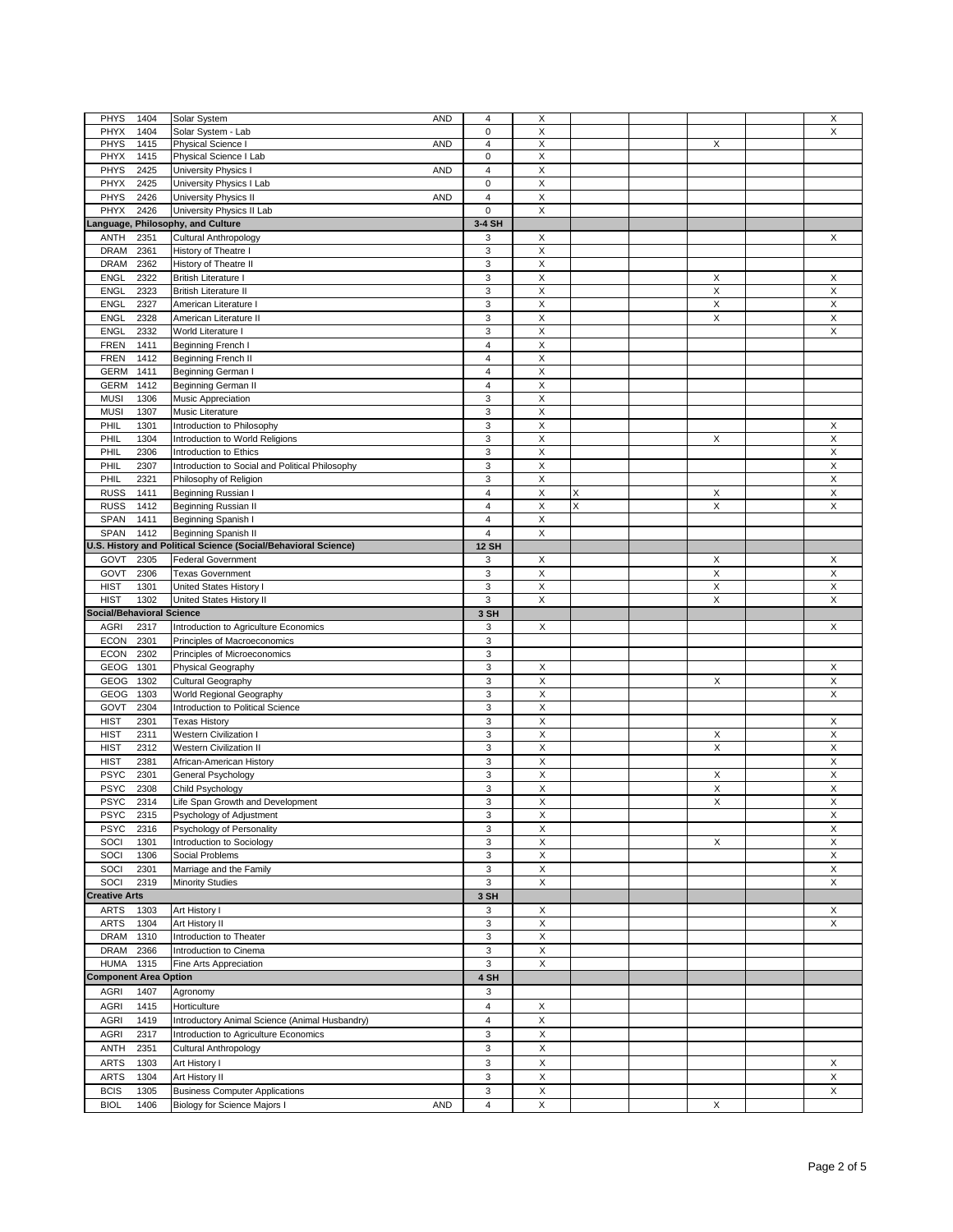| 1406<br><b>BIOX</b> | Biology for Science Majors I Lab                  | $\mathbf 0$             | X                  |   |   |   |   |             |
|---------------------|---------------------------------------------------|-------------------------|--------------------|---|---|---|---|-------------|
| <b>BIOL</b><br>1407 | Biology for Science Majors II<br><b>AND</b>       | $\overline{\mathbf{4}}$ | $\mathsf X$        |   |   | X |   |             |
|                     |                                                   | $\pmb{0}$               | X                  |   |   |   |   |             |
| <b>BIOX</b><br>1407 | Biology for Science Majors II Lab                 |                         |                    |   |   |   |   |             |
| <b>BIOL</b><br>1408 | Biology for Non-Science Majors I<br><b>AND</b>    | $\overline{\mathbf{4}}$ | $\mathsf X$        |   |   |   |   |             |
| <b>BIOX</b><br>1408 | Biology for Non-Science Majors I Lab              | $\pmb{0}$               | X                  |   |   |   |   |             |
| <b>BIOL</b><br>1409 | Biology for Non-Science Majors II<br><b>AND</b>   | $\overline{\mathbf{4}}$ | $\mathsf X$        |   |   |   |   |             |
| <b>BIOX</b><br>1409 | Biology for Non-Science Majors II Lab             | $\pmb{0}$               | Χ                  |   |   |   |   |             |
| 1411<br><b>BIOL</b> | <b>AND</b><br>General Botany                      | $\overline{\mathbf{4}}$ | X                  |   |   |   |   |             |
| <b>BIOX</b><br>1411 | General Botany - Lab                              | $\pmb{0}$               | X                  |   |   |   |   |             |
| <b>BIOL</b><br>1413 | <b>AND</b><br>General Zoology                     | $\overline{\mathbf{4}}$ | X                  |   |   |   |   |             |
| <b>BIOX</b><br>1413 | General Zoology - Lab                             | 0                       | X                  |   |   |   |   |             |
| <b>BIOL</b><br>2401 | Anatomy and Physiology I<br>AND                   | $\overline{\mathbf{4}}$ | X                  |   |   |   |   |             |
|                     |                                                   |                         |                    |   |   |   |   |             |
| <b>BIOX</b><br>2401 | Anatomy and Physiology I Lab                      | 0                       | Χ                  |   |   |   |   |             |
| 2402<br><b>BIOL</b> | Anatomy and Physiology II<br><b>AND</b>           | $\overline{\mathbf{4}}$ | X                  |   |   |   |   |             |
| <b>BIOX</b><br>2402 | Anatomy and Physiology II Lab                     | $\pmb{0}$               | X                  |   |   |   |   |             |
| 2420<br><b>BIOL</b> | <b>AND</b><br>Microbiology for Non-Science Majors | 4                       | $\mathsf X$        |   |   |   |   |             |
| <b>BIOX</b><br>2420 | Microbiology for Non-Science Majors Lab           | $\pmb{0}$               | Χ                  |   |   |   |   |             |
| <b>BIOL</b><br>2421 | Microbiology for Science Majors<br><b>AND</b>     | $\overline{4}$          | X                  |   |   |   |   |             |
| <b>BIOX</b><br>2421 | Microbiology for Science Majors Lab               | $\mathbf 0$             | X                  |   |   |   |   |             |
| CHEM<br>1406        | <b>AND</b><br>Introductory Chemistry I            | $\overline{4}$          | X                  |   |   |   |   |             |
|                     |                                                   | $\mathbf 0$             | $\mathsf X$        |   |   |   |   |             |
| CHEX<br>1406        | Introductory Chemistry I-Lab                      |                         |                    |   |   |   |   |             |
| CHEM<br>1407        | <b>AND</b><br>Introductory Chemistry II           | $\overline{4}$          | X                  |   |   |   |   |             |
| <b>CHEX</b><br>1407 | Introductory Chemistry II-Lab                     | $\pmb{0}$               | $\mathsf X$        |   |   |   |   |             |
| CHEM<br>1411        | <b>AND</b><br>General Chemistry I                 | $\overline{\mathbf{4}}$ | X                  |   |   | X |   |             |
| <b>CHEX</b><br>1411 | General Chemistry I-Lab                           | $\pmb{0}$               | $\mathsf X$        |   |   |   |   |             |
| 1412<br>CHEM        | General Chemistry II<br><b>AND</b>                | $\pmb{4}$               | $\mathsf X$        |   |   | X |   |             |
| <b>CHEX</b><br>1412 | General Chemistry II-Lab                          | $\mathbf 0$             | $\mathsf X$        |   |   |   |   |             |
| COSC<br>1301        | Introduction to Computing                         | 3                       | X                  | X | X | X |   | X           |
| <b>DRAM</b><br>1310 | Introduction to Theater                           | 3                       | $\mathsf X$        |   |   |   |   |             |
|                     |                                                   |                         |                    |   |   |   |   |             |
| <b>DRAM</b><br>2361 | History of Theatre I                              | 3                       | Χ                  |   |   |   |   |             |
| 2362<br><b>DRAM</b> | History of Theatre II                             | 3                       | $\mathsf X$        |   |   |   |   |             |
| <b>DRAM</b><br>2366 | Introduction to Cinema                            | 3                       | X                  |   |   |   |   |             |
| <b>ENGL</b><br>1302 | Composition II                                    | 3                       | X                  |   |   |   |   |             |
| <b>ENGL</b><br>2322 | <b>British Literature I</b>                       | 3                       | Χ                  |   |   |   |   |             |
| 2323<br><b>ENGL</b> | <b>British Literature II</b>                      | 3                       | Χ                  |   |   | X |   | X           |
| <b>ENGL</b><br>2327 | American Literature I                             | 3                       | X                  |   |   |   |   |             |
| <b>ENGL</b><br>2328 | American Literature II                            | 3                       | Χ                  |   |   |   |   |             |
| <b>ENGL</b><br>2332 | World Literature                                  | 3                       | $\pmb{\mathsf{X}}$ |   |   |   |   |             |
|                     |                                                   | 4                       | $\mathsf X$        |   |   |   |   |             |
| <b>ENVR</b><br>1401 | <b>AND</b><br><b>Environmental Science I</b>      |                         |                    |   |   |   |   |             |
| ENVX<br>1401        | Environmental Science I-Lab                       | $\pmb{0}$               | X                  |   |   |   | X |             |
| <b>FREN</b><br>1411 | Beginning French I                                | $\overline{\mathbf{4}}$ | X                  | X |   | X | X | X           |
| <b>FREN</b><br>1412 | <b>Beginning French II</b>                        | $\overline{\mathbf{4}}$ | $\mathsf X$        | X |   | Χ | X | X           |
| GEOG<br>1301        | Physical Geography                                | 3                       | X                  |   |   |   |   | X           |
| GEOG<br>1302        | Cultural Geography                                | 3                       | $\mathsf X$        |   |   | X |   | $\mathsf X$ |
| GEOG<br>1303        | World Regional Geography                          | 3                       | X                  |   |   |   |   | X           |
| <b>GEOL</b><br>1403 | <b>AND</b><br><b>Physical Geology</b>             | $\overline{\mathbf{4}}$ | X                  |   |   | X |   |             |
| GEOX<br>1403        | Physical Geology Lab                              | $\pmb{0}$               | Χ                  |   |   |   |   |             |
|                     |                                                   |                         |                    |   |   |   |   |             |
| <b>GEOL</b><br>1404 | <b>AND</b><br><b>Historical Geology</b>           | $\overline{\mathbf{4}}$ | X                  |   |   |   |   |             |
| GEOX<br>1404        | <b>Historical Geology Lab</b>                     | 0                       | X                  |   |   |   |   |             |
| GERM 1411           | Beginning German I                                | 4                       | X                  | X |   | X | Х | X           |
| GERM<br>1412        | <b>Beginning German II</b>                        | $\overline{\mathbf{4}}$ | $\mathsf X$        | X |   | X | X | X           |
| 2304<br>GOVT        |                                                   |                         |                    |   |   |   |   |             |
|                     | Introduction to Political Science                 | 3                       | $\mathsf X$        |   |   |   |   |             |
| <b>HIST</b><br>2301 | <b>Texas History</b>                              | 3                       |                    |   |   |   |   | X           |
|                     |                                                   |                         | $\mathsf X$        |   |   |   |   |             |
| <b>HIST</b><br>2311 | Western Civilization I                            | 3                       | $\mathsf X$        |   |   | X |   | X           |
| <b>HIST</b><br>2312 | <b>Western Civilization II</b>                    | 3                       | $\mathsf X$        |   |   | X |   | X           |
| <b>HIST</b><br>2381 | African-American History                          | 3                       | $\mathsf X$        |   |   |   |   | X           |
| <b>HUMA</b><br>1315 | Fine Arts Appreciation                            | 3                       | $\mathsf X$        |   |   | X |   | X           |
| KINE<br>1100        | Aerobics I                                        | $\mathbf{1}$            | $\mathsf X$        |   |   |   |   |             |
| 1101<br>KINE        | Aerobics II                                       | $\mathbf{1}$            | X                  |   |   |   |   |             |
| KINE<br>1102        | Badminton I                                       | $\mathbf{1}$            | Χ                  |   |   |   |   |             |
| 1103<br>KINE        | <b>Badminton II</b>                               | $\mathbf{1}$            | X                  |   |   |   |   |             |
| KINE<br>1104        | <b>Ballet I</b>                                   | $\mathbf{1}$            | $\mathsf X$        |   |   |   |   |             |
|                     |                                                   |                         |                    |   |   |   |   |             |
| KINE<br>1105        | <b>Ballet II</b>                                  | $\mathbf{1}$            | $\mathsf X$        |   |   |   |   |             |
| 1106<br>KINE        | Basketball I                                      | $\mathbf{1}$            | $\mathsf X$        |   |   |   |   |             |
| KINE<br>1107        | <b>Basketball II</b>                              | $\mathbf{1}$            | $\mathsf X$        |   |   |   |   |             |
| KINE<br>1108        | Bowling I                                         | $\mathbf{1}$            | X                  |   |   |   |   |             |
| KINE<br>1109        | <b>Bowling II</b>                                 | $\mathbf{1}$            | $\mathsf X$        |   |   |   |   |             |
| KINE<br>1110        | Fitness Walking I                                 | $\mathbf{1}$            | X                  |   |   |   |   |             |
| KINE<br>1111        | Fitness Walking II                                | $\mathbf{1}$            | $\mathsf X$        |   |   |   |   |             |
| KINE<br>1112        | Golf I                                            | $\mathbf{1}$            | X                  |   |   |   |   |             |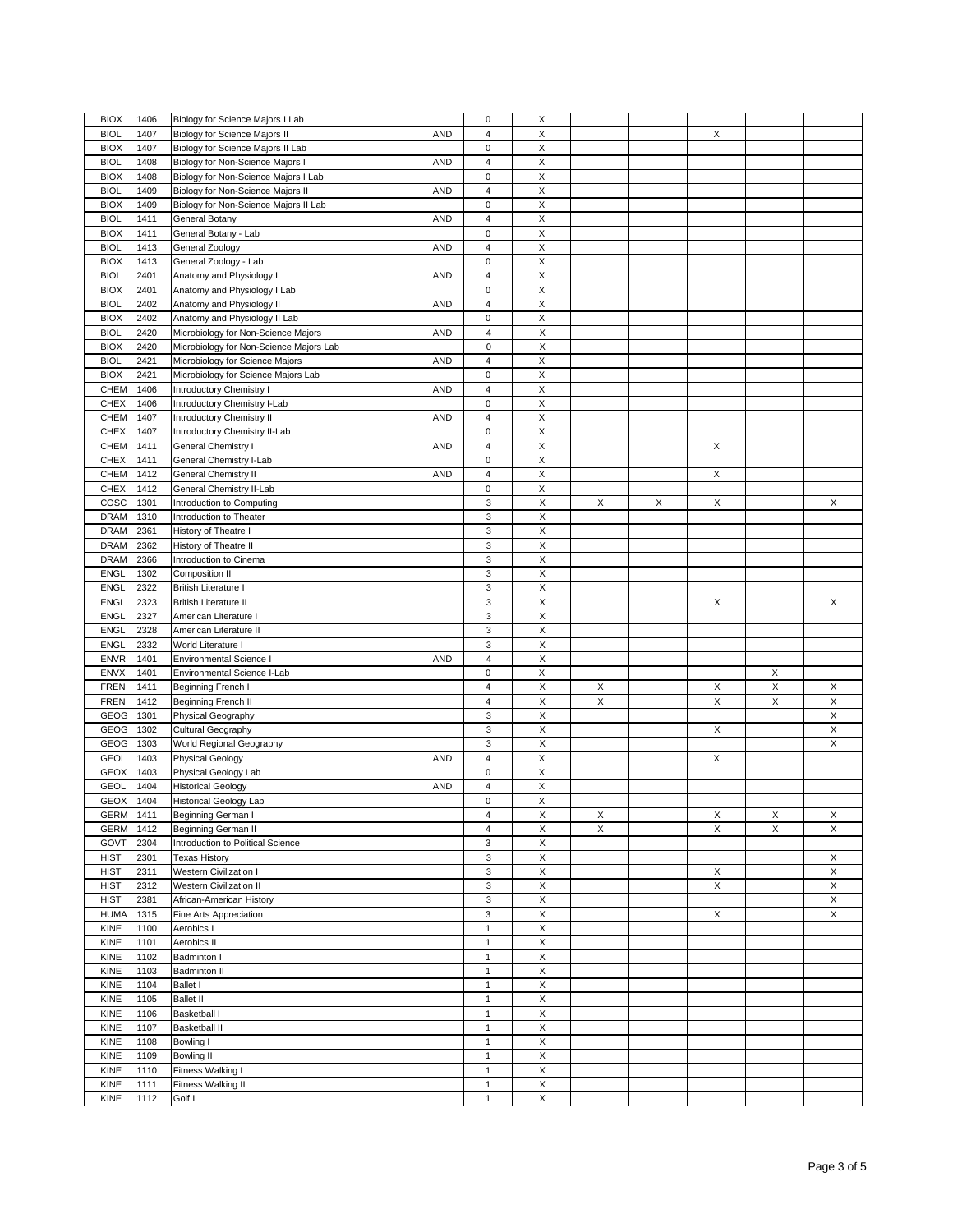| <b>KINE</b><br>1113                 |                                                            |                                      |                    |             |   |   |   |
|-------------------------------------|------------------------------------------------------------|--------------------------------------|--------------------|-------------|---|---|---|
|                                     | Golf II                                                    | $\mathbf{1}$                         | X                  |             |   |   |   |
| 1114<br><b>KINE</b>                 | Spin Bike I                                                | $\mathbf{1}$                         | X                  |             |   |   |   |
| KINE<br>1115                        | Spin Bike II                                               | $\mathbf{1}$                         | X                  |             |   |   |   |
| 1116<br>KINE                        | Jazz Dance I                                               | $\mathbf{1}$                         | X                  |             |   |   |   |
|                                     |                                                            |                                      |                    |             |   |   |   |
| 1117<br><b>KINE</b>                 | Jazz Dance II                                              | $\mathbf{1}$                         | $\mathsf X$        |             |   |   |   |
| 1118<br>KINE                        | Jujutsu I                                                  | $\mathbf{1}$                         | $\mathsf X$        |             |   |   |   |
| 1119<br>KINE                        | Jujutsu II                                                 | $\mathbf{1}$                         | $\mathsf X$        |             |   |   |   |
| <b>KINE</b><br>1120                 | Tae Kwon Do I                                              | $\mathbf{1}$                         | Χ                  |             |   |   |   |
|                                     |                                                            |                                      | $\mathsf X$        |             |   |   |   |
| 1121<br><b>KINE</b>                 | Tae Kwon Do II                                             | $\mathbf{1}$                         |                    |             |   |   |   |
| <b>KINE</b><br>1122                 | Kickboxing/Aerobics I                                      | $\mathbf{1}$                         | X                  |             |   |   |   |
| 1123<br><b>KINE</b>                 | Muay Thai Kickboxing I                                     | $\mathbf{1}$                         | X                  |             |   |   |   |
| <b>KINE</b><br>1124                 | Muay Thai Kickboxing II                                    | $\mathbf{1}$                         | $\mathsf X$        |             |   |   |   |
| <b>KINE</b><br>1125                 | Physical Conditioning I                                    | $\mathbf{1}$                         | X                  | X           | X |   |   |
|                                     |                                                            |                                      |                    |             |   |   |   |
| <b>KINE</b><br>1126                 | Physical Conditioning II                                   | $\mathbf{1}$                         | X                  | $\mathsf X$ | X |   |   |
| 1127<br>KINE                        | Soccer I                                                   | $\mathbf{1}$                         | X                  |             |   |   |   |
| KINE<br>1128                        | Soccer II                                                  | $\mathbf{1}$                         | $\mathsf X$        |             |   |   |   |
| 1129<br>KINE                        | Softball I                                                 | $\mathbf{1}$                         | $\pmb{\times}$     |             |   |   |   |
|                                     |                                                            |                                      |                    |             |   |   |   |
| 1130<br><b>KINE</b>                 | Softball II                                                | $\mathbf{1}$                         | X                  |             |   |   |   |
| 1131<br>KINE                        | <b>Barbell Fitness I</b>                                   | $\mathbf{1}$                         | $\mathsf X$        |             |   |   |   |
| KINE<br>1132                        | Swimming I                                                 | $\mathbf{1}$                         | $\mathsf X$        | X           | Х |   |   |
| KINE<br>1133                        | Swimming II                                                | $\mathbf{1}$                         | X                  | X           | X |   |   |
|                                     |                                                            |                                      |                    |             |   |   |   |
| 1134<br>KINE                        | Swimming III                                               | $\mathbf{1}$                         | $\mathsf X$        | X           | X |   |   |
| 1135<br>KINE                        | Tennis I                                                   | $\mathbf{1}$                         | X                  |             |   |   |   |
| 1136<br><b>KINE</b>                 | Tennis II                                                  | $\mathbf{1}$                         | $\mathsf X$        |             |   |   |   |
| 1137<br>KINE                        | Volleyball I                                               | $\mathbf{1}$                         | $\mathsf X$        |             |   |   |   |
|                                     |                                                            |                                      |                    |             |   |   |   |
| 1138<br><b>KINE</b>                 | Volleyball II                                              | $\mathbf{1}$                         | $\mathsf X$        |             |   |   |   |
| KINE<br>1139                        | Water Aerobics I                                           | $\mathbf{1}$                         | X                  |             |   |   |   |
| KINE<br>1140                        | Water Aerobics II                                          | $\mathbf{1}$                         | $\mathsf X$        |             |   |   |   |
| KINE                                |                                                            | $\mathbf{1}$                         | $\mathsf X$        |             |   |   |   |
| 1141                                | Water Safety I                                             |                                      |                    |             |   |   |   |
| 1142<br><b>KINE</b>                 | Water Safety II                                            | $\mathbf{1}$                         | $\mathsf X$        |             |   |   |   |
| KINE<br>1143                        | Weight Training I                                          | $\mathbf{1}$                         | $\mathsf X$        |             |   |   |   |
| 1144<br><b>KINE</b>                 | Weight Training II                                         | $\mathbf{1}$                         | $\mathsf X$        |             |   |   |   |
| <b>KINE</b>                         | Weight Training III                                        |                                      |                    |             |   |   |   |
| 1145                                |                                                            | $\mathbf{1}$                         | Χ                  |             |   |   |   |
| 1146<br><b>KINE</b>                 | Yoga I                                                     | $\mathbf{1}$                         | $\mathsf X$        |             |   |   |   |
| <b>KINE</b><br>1147                 | Yoga II                                                    | $\mathbf{1}$                         | X                  |             |   |   |   |
| <b>KINE</b><br>1148                 | Kickboxing/Aerobics II                                     | $\mathbf{1}$                         | X                  |             |   |   |   |
| <b>KINE</b><br>1151                 | Scuba Diving I                                             | $\mathbf{1}$                         | $\mathsf X$        |             |   |   |   |
|                                     |                                                            |                                      |                    |             |   |   |   |
| 1152<br>KINE                        | Scuba Diving II                                            | $\mathbf{1}$                         | X                  |             |   |   |   |
| <b>KINE</b><br>1153                 | Lifeguard Training                                         | $\mathbf{1}$                         | X                  |             |   |   |   |
| 1154<br>KINE                        | Pilates I                                                  | $\mathbf{1}$                         | $\mathsf X$        |             |   |   |   |
|                                     |                                                            |                                      |                    |             |   |   |   |
|                                     |                                                            |                                      |                    |             |   |   |   |
| 1155<br>KINE                        | Pilates II                                                 | $\mathbf{1}$                         | $\mathsf X$        |             |   |   |   |
| KINE<br>1156                        | Bootcamp Fitness I                                         | $\mathbf{1}$                         | $\pmb{\mathsf{X}}$ |             |   |   |   |
| 1157<br>KINE                        | Bootcamp Fitness II                                        | $\mathbf{1}$                         | $\mathsf X$        |             |   |   |   |
|                                     |                                                            |                                      |                    |             |   |   |   |
| 1158<br>KINE                        | Eagle Fit I                                                | $\mathbf{1}$                         | X                  |             |   |   |   |
| KINE<br>1159                        | Eagle Fit II                                               | $\mathbf{1}$                         | $\mathsf X$        |             |   |   |   |
| 2100<br>KINE                        | Zoomba Cardio                                              | $\mathbf{1}$                         | X                  |             |   |   |   |
| KINE<br>2101                        | Aquatic Zoomba                                             | $\mathbf{1}$                         | $\mathsf X$        |             |   |   |   |
|                                     |                                                            | $\mathbf{1}$                         |                    |             |   |   |   |
| KINE<br>2102                        | Aquatic Zoomba II                                          |                                      | Χ                  |             |   |   |   |
| <b>KINE</b><br>2103                 | <b>Recreational Activities</b>                             | $\mathbf{1}$                         | X                  |             |   |   |   |
| 2104<br>KINE                        | Zoomba Cardio II                                           | $\mathbf{1}$                         | X                  |             |   |   |   |
| KINE<br>2132                        | <b>Barbell Fitness II</b>                                  | $\mathbf{1}$                         | X                  |             |   |   |   |
| KINE<br>2150                        | Scuba III Rescue Divers                                    | $\mathbf{1}$                         | X                  |             |   |   |   |
|                                     |                                                            |                                      |                    |             |   |   |   |
| <b>MATH</b><br>1314                 | College Algebra                                            | $\mathsf 3$                          | $\mathsf X$        |             |   |   |   |
| <b>MATH</b><br>1332                 | Contemporary Mathematics (Quantitative Reasoning)          | 3                                    | $\pmb{\mathsf{X}}$ |             |   | X | X |
| 1342<br><b>MATH</b>                 | <b>Elementary Statistical Methods</b>                      | 3                                    | $\mathsf X$        |             |   | X | X |
| 1414                                |                                                            | 4                                    |                    |             |   |   |   |
| MATH                                | College Algebra                                            |                                      | X                  |             |   |   |   |
| <b>MATH</b><br>2412                 | Pre-Calculus Math                                          | $\overline{\mathbf{4}}$              | $\mathsf X$        |             |   |   | X |
| <b>MATH</b><br>2413                 | Calculus I                                                 | 4                                    | X                  |             |   |   |   |
| <b>MUSI</b><br>1306                 | Music Appreciation                                         | 3                                    | $\mathsf X$        |             |   |   | X |
| <b>MUSI</b><br>1307                 | Music Literature                                           | 3                                    | $\mathsf X$        |             |   |   | X |
|                                     |                                                            |                                      |                    |             |   |   |   |
| PHIL<br>1301                        | Introduction to Philosophy                                 | 3                                    | X                  |             |   |   | X |
| PHIL<br>1304                        | Introduction to World Religions                            | 3                                    | X                  |             |   | X | X |
| PHIL<br>2306                        | Introduction to Ethics                                     | 3                                    | X                  |             |   |   | X |
| PHIL<br>2307                        | Introduction to Social and Political Philosophy            | 3                                    | $\mathsf X$        |             |   |   | X |
|                                     |                                                            |                                      |                    |             |   |   |   |
| 2321<br>PHIL                        | Philosophy of Religion                                     | 3                                    | $\mathsf X$        |             |   |   | X |
| PHYS<br>1401                        | College Physics I<br>AND                                   | $\pmb{4}$                            | $\mathsf X$        |             |   |   |   |
| PHYX<br>1401                        | College Physics I Lab                                      | $\pmb{0}$                            | $\mathsf X$        |             |   |   |   |
| <b>PHYS</b><br>1402                 | College Physics II<br>AND                                  | $\sqrt{4}$                           | $\mathsf X$        |             |   |   |   |
|                                     |                                                            |                                      |                    |             |   |   |   |
| PHYX<br>1402<br><b>PHYS</b><br>1403 | College Physics II Lab<br><b>Stars and Galaxies</b><br>AND | $\pmb{0}$<br>$\overline{\mathbf{4}}$ | X<br>$\mathsf X$   |             |   |   | X |